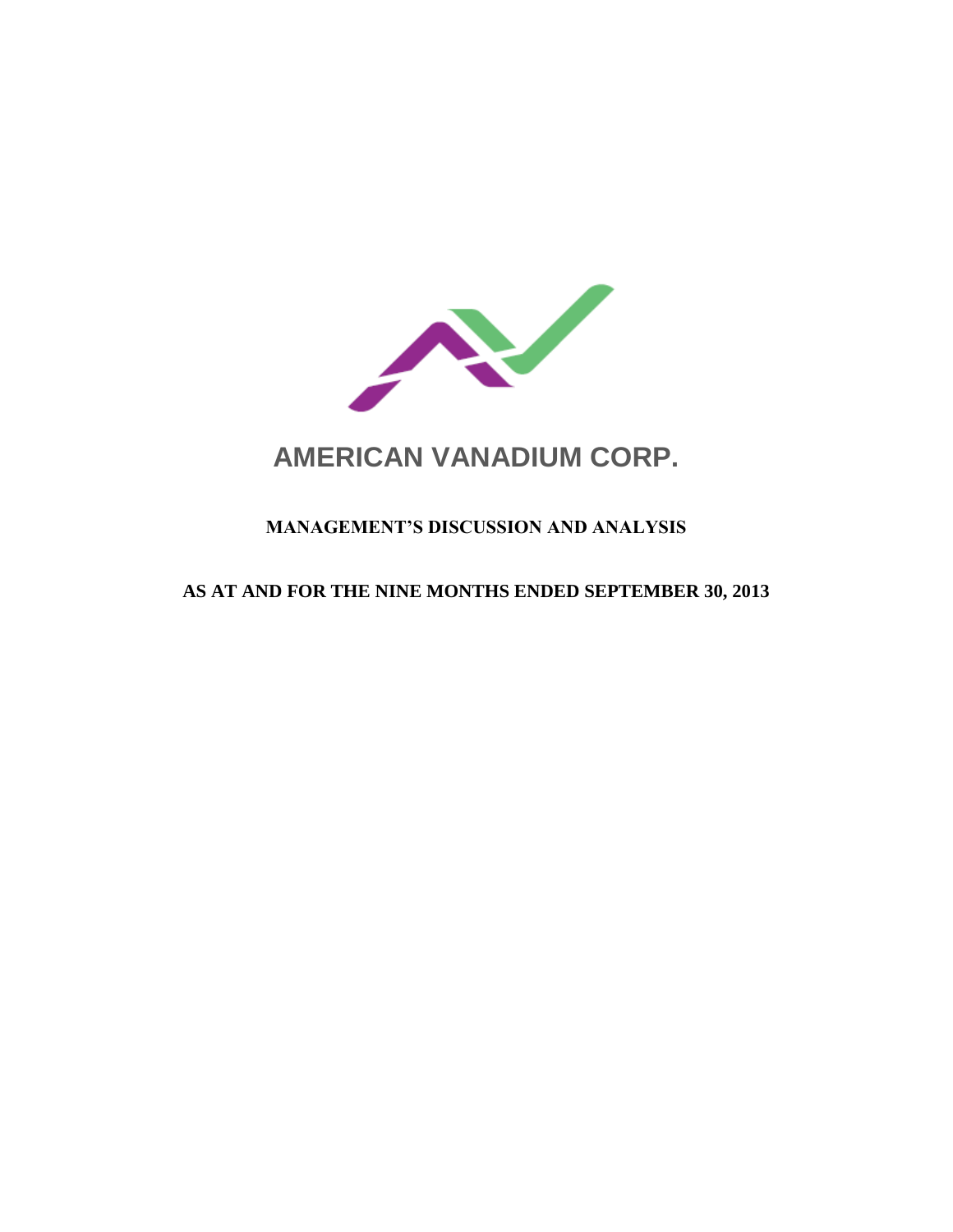# **Background**

This management discussion and analysis ("MD&A) of financial position and results of operation for American Vanadium Corp. (the "Company" or "American Vanadium") is prepared as at November 21, 2013. This MD&A should be read in conjunction with the Company's unaudited condensed consolidated interim financial statements as at and for the nine months ended September 30, 2013 and with the Company's audited financial statements as at and for the year ended December 31, 2012.

Except as otherwise disclosed, all dollar figures included therein and in the following MD&A are quoted in Canadian dollars. Additional information relevant to the Company's activities can be found on SEDAR at [www.sedar.com.](http://www.sedar.com/)

# **Forward-Looking Statements**

Certain statements contained in the following MD&A constitute forward-looking statements. Such forward-looking statements involve a number of known and unknown risks, uncertainties and other factors which may cause the actual results, performance or achievements of the company to be materially different from any future results, performance or achievements expressed or implied by such forward-looking statements. Readers are cautioned not to place undue reliance on these forward-looking statements.

# **Company Overview**

Headquartered in Vancouver, Canada, the Company is an integrated energy storage company leveraging the exploration and development of vanadium resources in the United States. The Company's flagship exploration property is the Gibellini Property ("Gibellini"), located in Eureka County, Nevada. In September 2011, the Company announced results from a feasibility study of Gibellini and an updated National Instrument 43-101 technical report was released in October 2011.

As of the date of this MD&A, Gibellini is in the environmental permitting stage with the US Bureau of Land Management the Nevada Division of Environmental Protection. It is anticipated that this stage will be complete in the third quarter of 2014.

In conjunction with the development of Gibellini, the Company's strategy is to become an integrated provider of high-value vanadium products, such as vanadium electrolyte which is used for large-scale energy storage. In May 2013, the Company entered into a master sales agreement with Gildemeister Energy Solutions, Cellstrom GmbH ("Gildemeister") of Germany, whereby the Company will market and sell Gildemeister's CellCube vanadium redox flow batteries in North America. This agreement represents a significant step towards the Company becoming a provider of energy storage and micro grid solutions in North America, and provides for a potential high-value off-take avenue for Gibellini.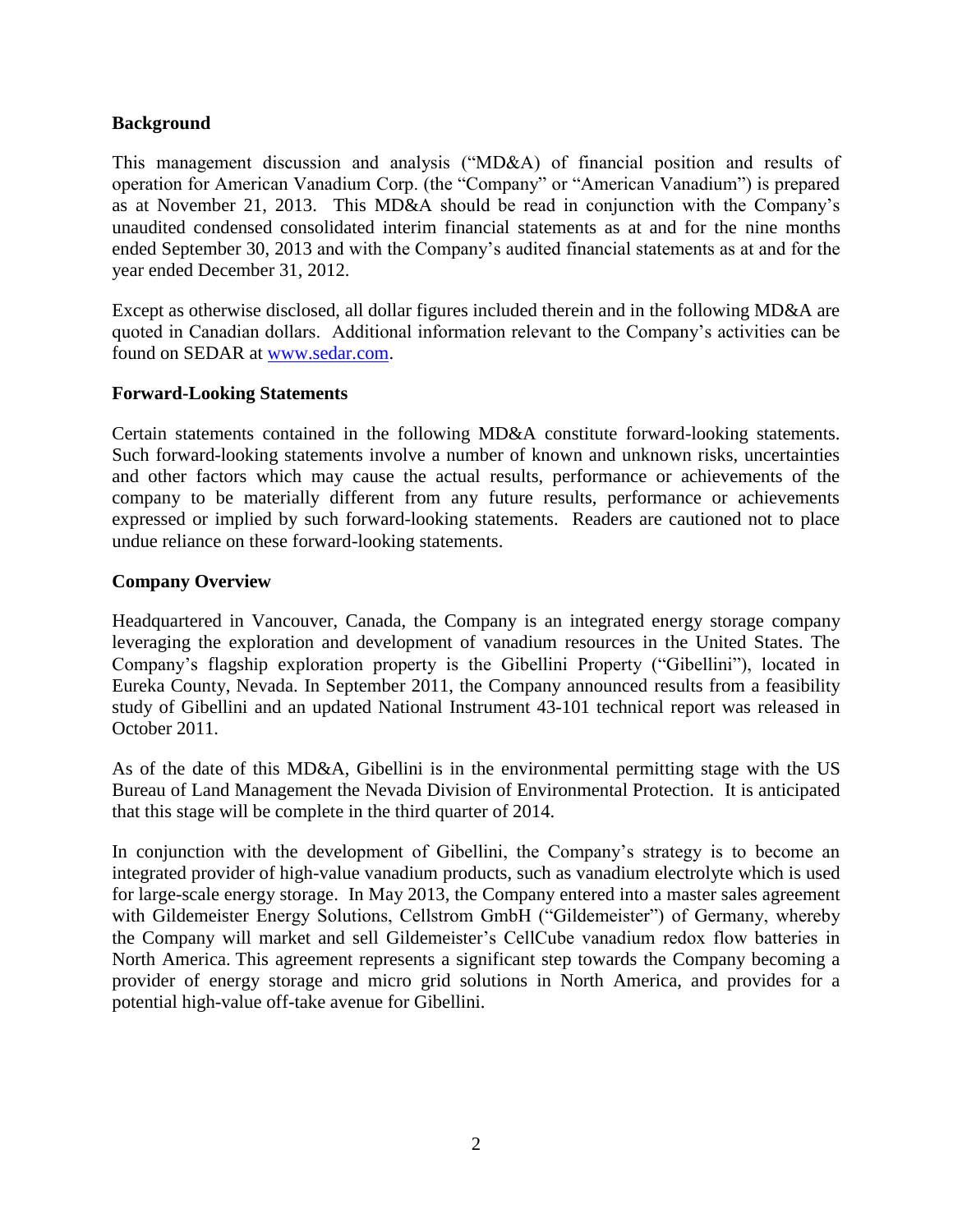Currently, the Company is focusing its operational resources on four primary initiatives:

- 1. Continuing work with regulatory agencies to obtain permits required to develop a mine at Gibellini. To date, the permitting process has been moving forward positively and is on schedule to receive all necessary permits during 2014.
- 2. Developing and executing a sales strategy for Gildemeister's CellCube energy storage in North America.
- 3. Developing the metallurgical process to create vanadium electrolyte initially using commercially available vanadium oxides and ultimately using the product from Gibellini.
- 4. Securing short and long-term financing for operating and project requirements. In the nine months ended September 30, 2013, the Company closed private placement equity financings totalling \$5,022,647, net of related costs. Subsequent to September 30, 2013, the Company closed another private placement for gross proceeds of \$1,765,000. The Company has engaged various consultants to identify additional sources of short-term financing for on-going operations and longer-term financing for the development of Gibellini.

The Company's shares are listed on the TSX Venture Exchange ("TSX-V") under the symbol "AVC".

# **Mineral Property Overview**

The following mineral property overview has been reviewed and approved by Alan Branham, a member of the American Institute of Professional Geologists (CPG#10979), a Certified Professional Geologist, and a "qualified person" as that term is defined in National Instrument 43-101.

#### *Gibellini Property, Eureka County, Nevada*

The Gibellini Property is approximately 4,254 acres in area and consists of 428 unpatented lode mining claims and seven placer claims. Of the unpatented lode claims, the Company holds 100% title to 376 claims. The remaining 52 claims are leased through on-going payments of US\$144,000, annually. These payments are treated as prepayments of net smelter royalties on future mine production from the property. The Company also holds title to the seven placer claims.

American Vanadium conducted a drilling program to obtain samples for metallurgical testing and verification of historic drill data. All metallurgical test work was performed by McClelland Laboratories (McClelland), of Sparks, NV. The holes were sited and drilled north and south of the holes used for a 2008 preliminary economic assessment to obtain a spatial representation of the mineralization across Gibellini. Metallurgical analysis performed on mineral samples from Gibellini indicates that the property's unique disseminated, sedimentary deposit allows for simple, sulphuric acid heap leach processing.

The Company engaged AMEC of Sparks, Nevada to produce a feasibility study (the "Feasibility Study") and a National Instrument 43-101 compliant technical report (NI 43-101 Technical Report, Gibellini Vanadium Project, Nevada, USA by Hanson, Orbock, Hertel and Drozd,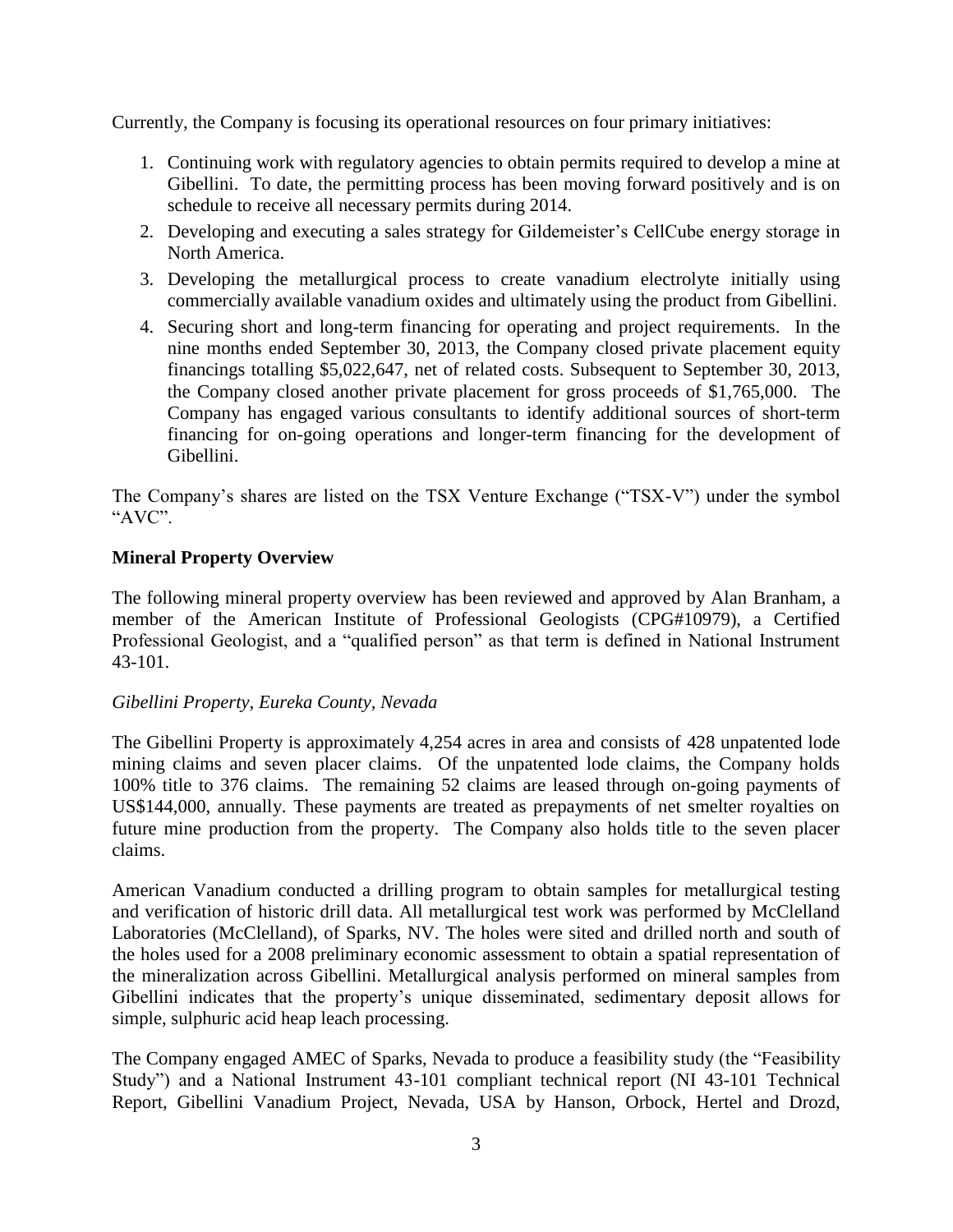August 31, 2011) covering the Gibellini Hill and Louie Hill deposits on the Gibellini Property (the "Technical Report"). The Feasibility Study was completed in September 2011, with the Technical Report released in October 2011.

As part of the work program for the Feasibility Study, the Company completed a bulk sampling program in 2010, comprising the collection of samples from both oxide and transition vanadium zones from four different trenches on the project, and a two-phased diamond drill program. The first phase of diamond drilling obtained samples from 500 feet of core from each metallurgical types across six holes for a comprehensive metallurgical testing program. The second phase of diamond drilling resulted in geotechnical data that will provide information for design of the open pit, waste dump and access road designs.

American Vanadium and previous operators have drilled a total of 280 drill holes (51,265 ft) on Gibellini since 1946, comprising 16 core holes (4,046 ft), 169 rotary drill holes (25,077 ft; note not all drill holes have footages recorded) and 95 RC holes (22,142 ft).

The Technical Report shows that the Gibellini Hill deposit consists of:

- 120.5 million pounds of Proven and Probable vanadium pentoxide (" $V_2O_5$ ") reserves from 20.0 million tons of ore at an average grade of 0.302%;
- 131.37 million pounds of Measured and Indicated  $V_2O_5$  resources (inclusive of Proven and Probable reserves) from 23.05 million tons of ore at an average grade of 0.285%; and
- $\bullet$  49.42 million pounds of Inferred V<sub>2</sub>O<sub>5</sub> resources from 14.23 million tons of ore at an average grade of 0.172%.

The Technical Report shows that the Louie Hill deposit consists of 41.87 million pounds of Inferred  $V_2O_5$  resources from 7.67 million tons of ore at an average grade of 0.27%.

The Feasibility Study shows that an operating mine would have an after-tax net present value of US\$170.1 million at a discount rate of 7%, and would generate an after-tax internal rate of return of 43%. Other highlights of the Feasibility Study are:

- 0.22 to 1 (waste:ore) strip ratio;
- 3.5 million tons mined per year;
- 65.9% average  $V_2O_5$  recovery;
- 11.4 million pounds average annual  $V_2O_5$  production;
- US\$4.10 average operating cost of per pound of  $V_2O_5$ ;
- US\$95.5 million capital cost; and
- US\$10.95 per pound average  $V_2O_5$  selling price of over the life of mine.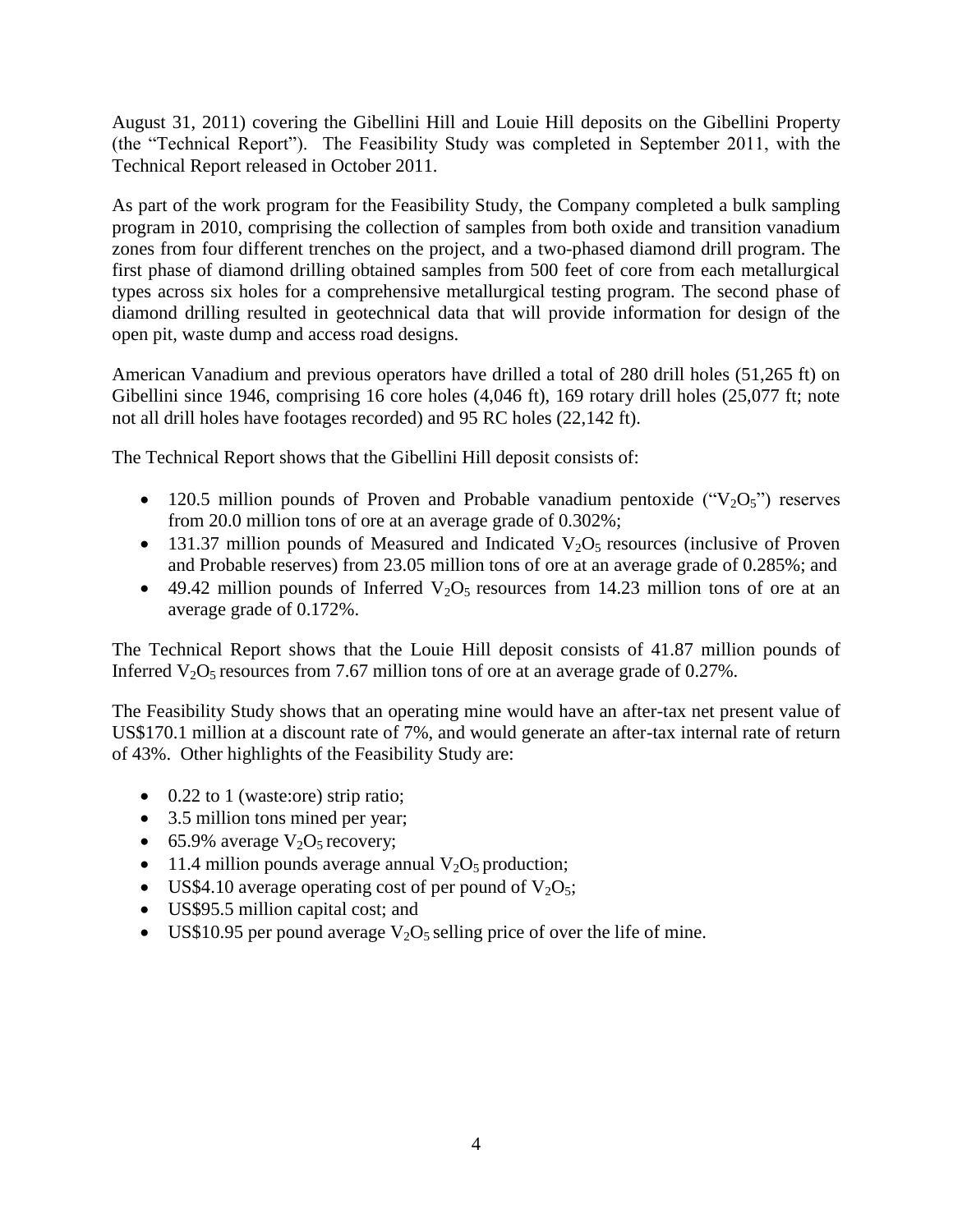The following operational, regulatory, and environmental steps have been taken in order to advance Gibellini towards development:

- 1. In November 2011, the Company awarded Scotia International of Nevada, Inc. a contract to manage the basic and detailed engineering, procurement and construction processes required during to develop a mine. In October 2012, the scope of this contract was enhanced to include engineering design of a borrow pit at Gibellini and electrolyte production. During the nine months ended September 30, 2013, the Company recorded expenses of \$638,959 for basic engineering work and borrow pit design and \$471,552 for design work on electrolyte production that conducted under the scope of this agreement and scope amendments. As at September 30, 2013, the Company had a deposit for future work totaling \$576,902.
- 2. In December 2012, the Company submitted its Plan of Operation to Bureau of Land Management ("BLM") and Nevada Division of Environmental Protection ("NDEP") to obtain all required operating permits and approvals. The Plan of Operations, which details the plan for Gibellini from mine design, to processing facilities, to reclamation plan, was deemed complete by the BLM and the Notice of Intent to Prepare an Environmental Impact Statement was published in the Federal Register on April 22, 2013. Importantly, the Plan of Operations incorporates numerous product outputs for high purity vanadium products including electrolyte for the vanadium flow battery market. The permitting process is on-going and is expected to continue until the second half of 2014.
- 3. The Company has hired key personnel to oversee the permitting and development stages of Gibellini. The Vice President, Environmental was appointed in 2012 to lead the current environmental permitting of Gibellini, as well as on-going environmental management. Additionally, the Company has hired an operations manager and metallurgist.

#### *Del Rio and Hot Creek Projects, Eureka County, Nevada*

In September 2010, the Company acquired mineral rights to the Del Rio Project ("Del Rio"), a vanadium project located approximately eight miles south of Gibellini. These wholly-owned mineral rights carry no royalty burden and were acquired by staking 120 unpatented lode claims on lands administered by the Bureau of Land Management.

In 2010, a smaller vanadium prospect, Hot Creek, was also acquired by staking 18 claims south of Del Rio with vanadium bearing shale, similar in geologic setting to Gibellini. This prospect will be explored along with the Del Rio.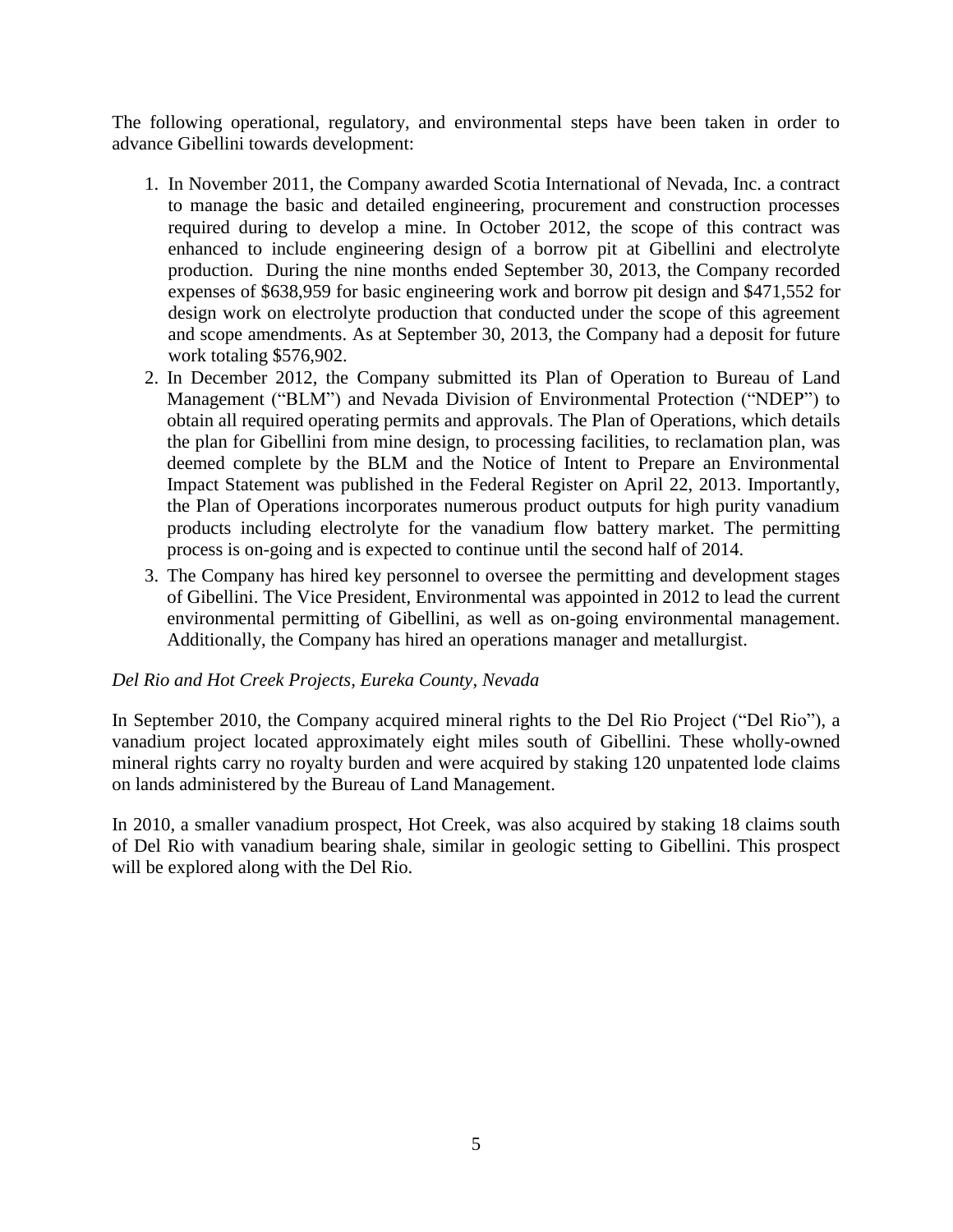### **Voluntary Change in Accounting Policy**

The Company is party to a long-term engineering, procurement and construction management contract. Payments made pursuant to the contract are initially recorded as a deferred expense asset, which is then amortized on a percentage-of-completion basis in accordance with IAS 11 "Construction Contracts". As at and prior to December 31, 2012, the Company measured percentage-of-completion on the basis of hours spent on the related project by the contractor as a proportion of total expected hours required. Commencing January 1, 2013, the Company now measures percentage-of-completion on the basis of elapsed time since the inception of the contract as a proportion of the estimated duration of the related work. The change in the basis of measurement of percentage-of-completion was made in order to more accurately recognize the Company's contract expense in a reported period.

The change in measurement basis for percentage-of-completion has been applied retrospectively to all periods reported in MD&A. Although the total expense pursuant to the contract does not change, the timing of recognition of this expense over the life of the contract has resulted in comparative balances being different than those that were previously reported.

A reconciliation of certain comparative balances, as initially presented in accordance with the previous basis of measurement, to their current presentation is included in Note 3 of the Company's unaudited condensed consolidated interim financial statements as at and for the nine months ended September 30, 2013.

#### **Financial Review**

As an exploration-stage company, American Vanadium does not have any operating revenues and its accounting policy is to expense exploration and evaluation expenditures incurred until technical and economic feasibility on a specific property has been established and the Company has obtained sufficient financing to fund mine development. The Company has completed a feasibility study on Gibellini, but does not have the funds required for development. As such, the Company continues to recognize an expense for all exploration and evaluation expenditures as incurred.

To date, the Company has not earned any revenues from vanadium sales, has not declared any cash dividends, and has not held any long-term debt.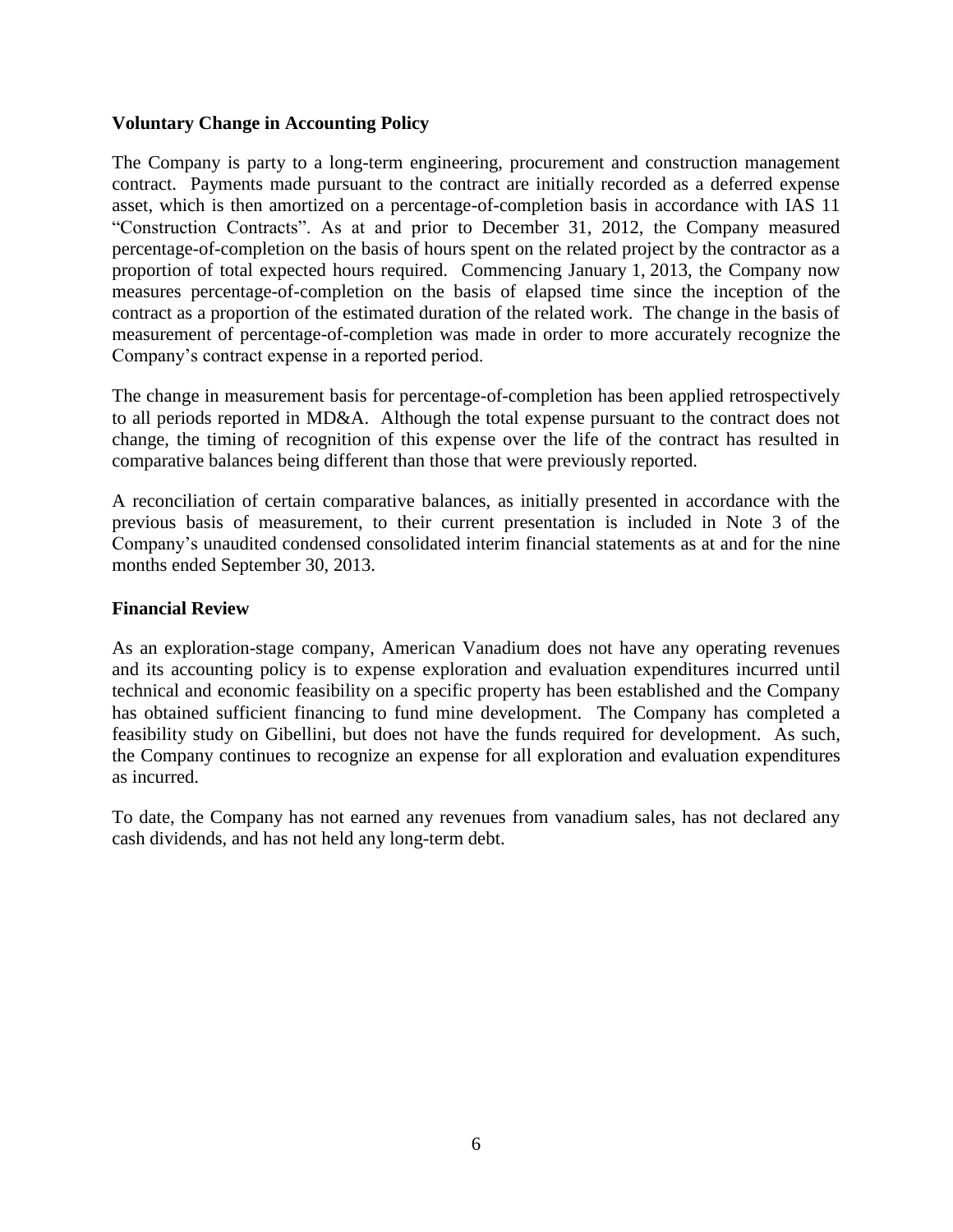Significant financial statement items are as follows:

|                       | September 30<br>2013 | December 31<br>2012 |
|-----------------------|----------------------|---------------------|
|                       |                      |                     |
|                       |                      | Restated            |
| <b>Balance Sheet:</b> |                      |                     |
| Cash                  | 3,398,134            | 1,716,318           |
| Total assets          | 6,149,211            | 4,648,886           |
| Long-term liabilities |                      |                     |

|                                  | For the three months ended |              | For the nine months ended |              |
|----------------------------------|----------------------------|--------------|---------------------------|--------------|
|                                  | September 30               | September 30 |                           | September 30 |
|                                  | 2013                       | 2012         | 2013                      | 2012         |
|                                  |                            |              |                           |              |
|                                  |                            | Restated     |                           | Restated     |
| <b>Operations:</b>               |                            |              |                           |              |
| <b>Exploration expenditures</b>  | 772,633                    | 1,238,299    | 2,646,368                 | 3,625,056    |
| Administrative costs             |                            |              |                           |              |
| General                          | 549,134                    | 496,225      | 1,618,810                 | 1,748,255    |
| Stock-based compensation         | 29,690                     | 41,620       | 47,457                    | 317,048      |
| Foreign exchange (gain) loss     | (10,985)                   | 10,204       | (31,386)                  | 22,686       |
| Interest income                  | (199)                      | (1,814)      | (1,350)                   | (8,347)      |
| Income tax recovery              | (7, 458)                   |              | (7, 458)                  |              |
| Net comprehensive loss           | 1,332,815                  | 1,784,534    | 4,272,441                 | 5,704,698    |
| Basic and diluted loss per share | 0.04                       | 0.06         | 0.12                      | 0.21         |
| Dividends per share              |                            |              |                           |              |

#### *Total assets*

The increase in total assets from \$4.6 million as at December 31, 2012 to \$6.1 million as at September 30, 2013 is largely a result of the completion of two private placements for total cash proceeds of \$5.1 million and receipts of income tax receivables of \$0.1 million, partially offset by expenditures for operating activities of \$3.2 million and a \$0.4 million write-off of water rights.

The \$3.2 million in operating expenditures relate primarily to exploration and evaluation work on Gibellini, general and administrative expenses, payments for the engineering management contract and the payment of accounts payable and accrued liabilities recorded as at December 31, 2012.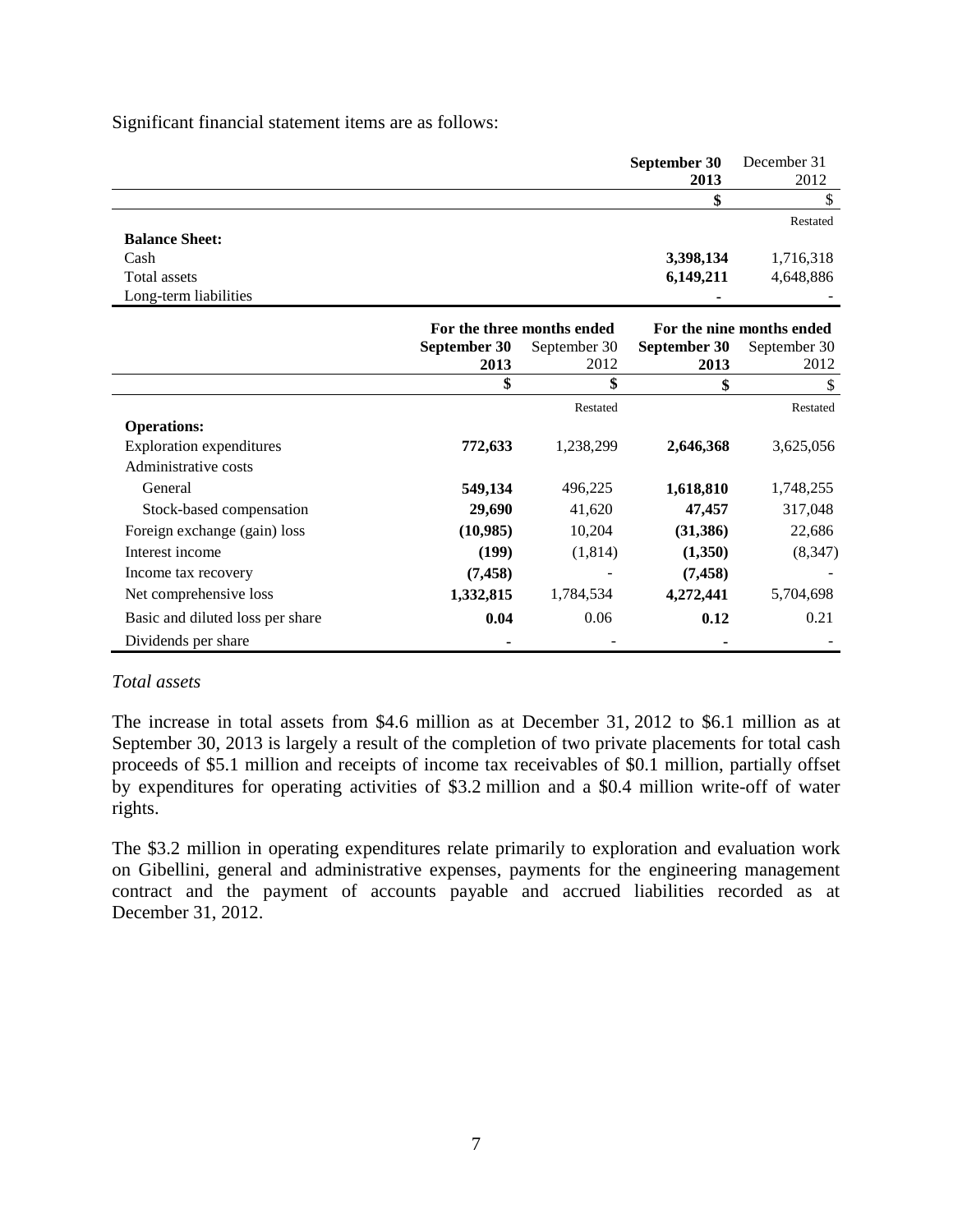#### *Net comprehensive loss*

Net comprehensive loss for the nine months ended September 30, 2013 was \$4.3 million, compared with net comprehensive loss for the nine months ended September 30, 2012 of \$5.7 million. This decrease is primarily a result of a decrease in exploration and evaluation expense of \$1.0 million, reflecting the completion of basic engineering work performed on Gibellini in 2013. Additionally, stock-based compensation decreased by \$0.2 million, reflecting the fact that most options currently outstanding are fully vested; a foreign exchange gain of \$31 thousand in 2013 compared with a loss of \$23 thousand in 2012; and general reductions in travel and other administrative costs decreased in 2013 reflecting the Company's cost-containment efforts.

#### **Third Quarter Results**

Select expenses incurred by the Company are as follows:

|                                                | For the three | For the three |
|------------------------------------------------|---------------|---------------|
|                                                | months ended  | months ended  |
|                                                | September 30, | September 30, |
|                                                | 2013          | 2012          |
|                                                | \$            | \$            |
|                                                |               | Restated      |
| Exploration and evaluation expenses            | 772,633       | 1,238,299     |
| General and administrative expenses:           |               |               |
| Salaries and benefits                          | 185,230       | 174,653       |
| Consulting                                     | 160,971       | 131,644       |
| Office facilities and administrative costs     | 50,430        | 47,642        |
| Investor relations and shareholder information | 38,542        | 24,215        |
| Audit and legal                                | 22,516        | 35,763        |
| Other                                          | 20,226        | 13,750        |
| Travel                                         | 47,810        | 42,034        |
| Office and sundry                              | 23,409        | 26,524        |
| Stock-based compensation                       | 29,690        | 41,620        |
| Total general and administrative expenses      | (578, 824)    | (537, 845)    |
| Foreign exchange gain (loss)                   | 10,985        | (10,204)      |
| Interest income                                | 199           | 1,814         |
| Income tax recovery                            | 7,458         |               |
| Net comprehensive loss                         | (1,332,815)   | (1,784,534)   |

The decrease in net comprehensive loss from \$1.8 million in the three months ended September 30, 2012 to \$1.3 million for the same period in 2013 is primarily a result in a reduction in exploration and evaluation expenditures. This reduction is owing to a lower cost for engineering, procurement and construction management, as the basic engineering phase at Gibellini was substantially completed in the third quarter of 2013. Partially offsetting this decrease were costs of \$330 thousand for environmental permitting; a \$390 thousand a write-off of water rights upon the termination of a water lease agreement; \$69 thousand for property claims maintenance and \$52 thousand for office and administrative costs directly related to Gibellini.

Stock-based compensation expense for the three months ended September 30, 2013 was \$30 thousand, compared with \$42 thousand for the nine months ended September 30, 2012. This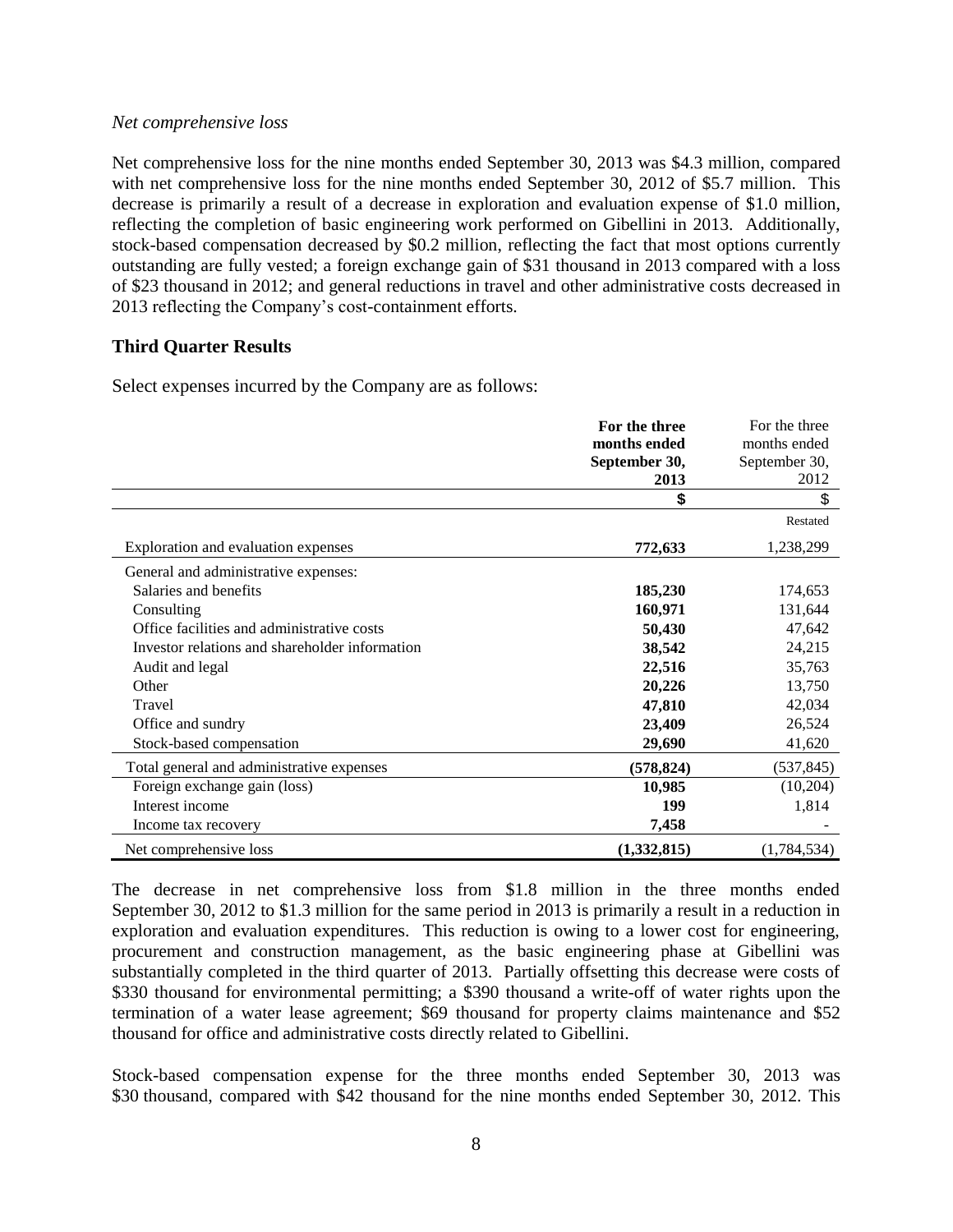decrease is owing to fewer options being granted or vesting in the current period than in the comparative period.

Other general and administrative expenses were consistent between the three months ended September 30, 2013 and the three months ended September 30, 2012.

The Company recorded an \$11 thousand foreign exchange gain for the three months ended September 30, 2013 which resulted from an increase in the value of the US dollar against the Canadian dollar; compared to a foreign exchange loss of \$10 thousand for the three months ended September 30, 2012.

#### **Financial Condition, Liquidity and Capital Resources**

As at September 30, 2013, the Company had a working capital of \$1.6 million compared to working capital of \$0.7 million as at December 31, 2012. The September 30, 2013 working capital includes cash of \$3.4 million and \$231 thousand in prepaid expenses and amounts receivable, partially offset by liabilities of \$1.9 million. The increase in the Company's working capital during the nine months ended September 30, 2013 resulted from cash received from private placements of the Company's shares.

In April 2013, the Company raised \$1.1 million, net of cash issuance costs, from a non-brokered private placement of 1,607,698 common share units at a price of \$0.70 per unit. Each unit consists of one common share and one-half of one common share purchase warrant. Each whole warrant entitles the holder to purchase an additional common share at a price of \$1.20 per common share until April 11, 2014

In September 2013, the Company completed the first tranche of an announced private placement and raised an additional \$4 million, net of cash issuance costs, from a non-brokered private placement of 8,130,000 common share units at a price of \$0.50 per share. Each unit consists of one common share, one-half of one common share purchase warrant exercisable at \$0.60 and one-half of one common share purchase warrant exercisable at \$0.80. Each whole \$0.60 common share purchase warrant entitles the holder to purchase an additional common share at a price of \$0.60 until March 30, 2014 and each whole \$0.80 common share purchase warrant entitles the holder to purchase an additional common share at a price of \$0.80 until September 30, 2015.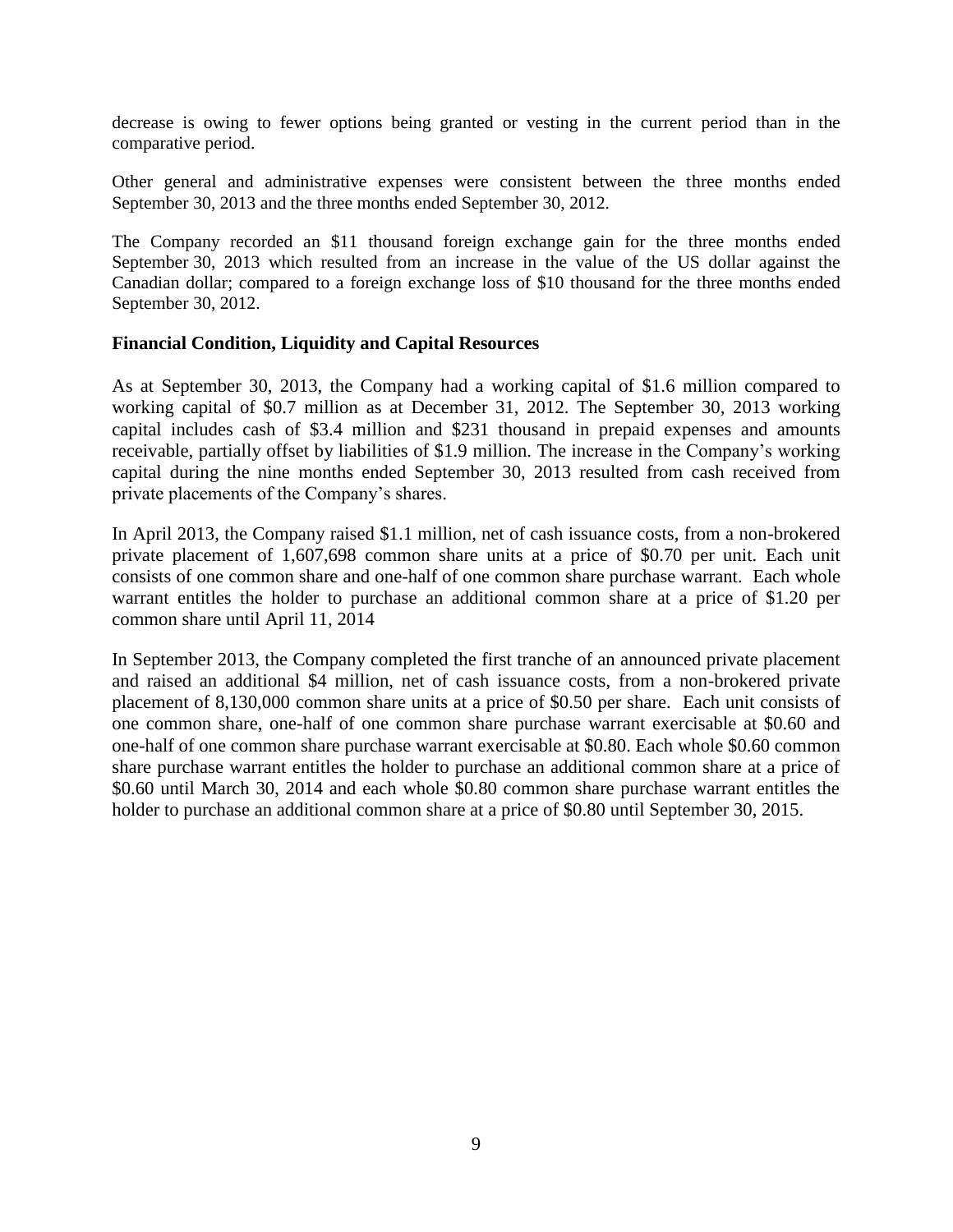On November 4, 2013, the Company completed a non-brokered private placement of 3,530,000 common share units at a price of \$0.50 per unit for gross proceeds of \$1,765,000. Each unit consists of one common share, one- half of one common share purchase warrant exercisable at \$0.60 and one-half of one common share purchase warrant exercisable at \$0.80. Each whole \$0.60 common share purchase warrant entitles the holder to purchase an additional common share at a price of \$0.60 until May 4, 2014 and each whole \$0.80 common share purchase warrant entitles the holder to purchase an additional common share at a price of \$0.80 until November 4, 2015.

During the nine months ended September 30, 2013, an additional \$35 thousand was received through the exercise of stock options.

The Company will use its existing working capital to fund near-term general and administrative expenses, but additional funds will be required to fund the required permitting process and design, engineering and development costs for a mine at Gibellini and to pay for long-term administrative expenses. In order for the Company to meet its liabilities as they come due and to continue its operations, the Company is solely dependent upon its ability to generate such financing. Possible funding sources include equity or debt financing, and although the Company has been successful with its equity financings in the past, there is no assurance that future financing will be available or that financing terms will be attractive.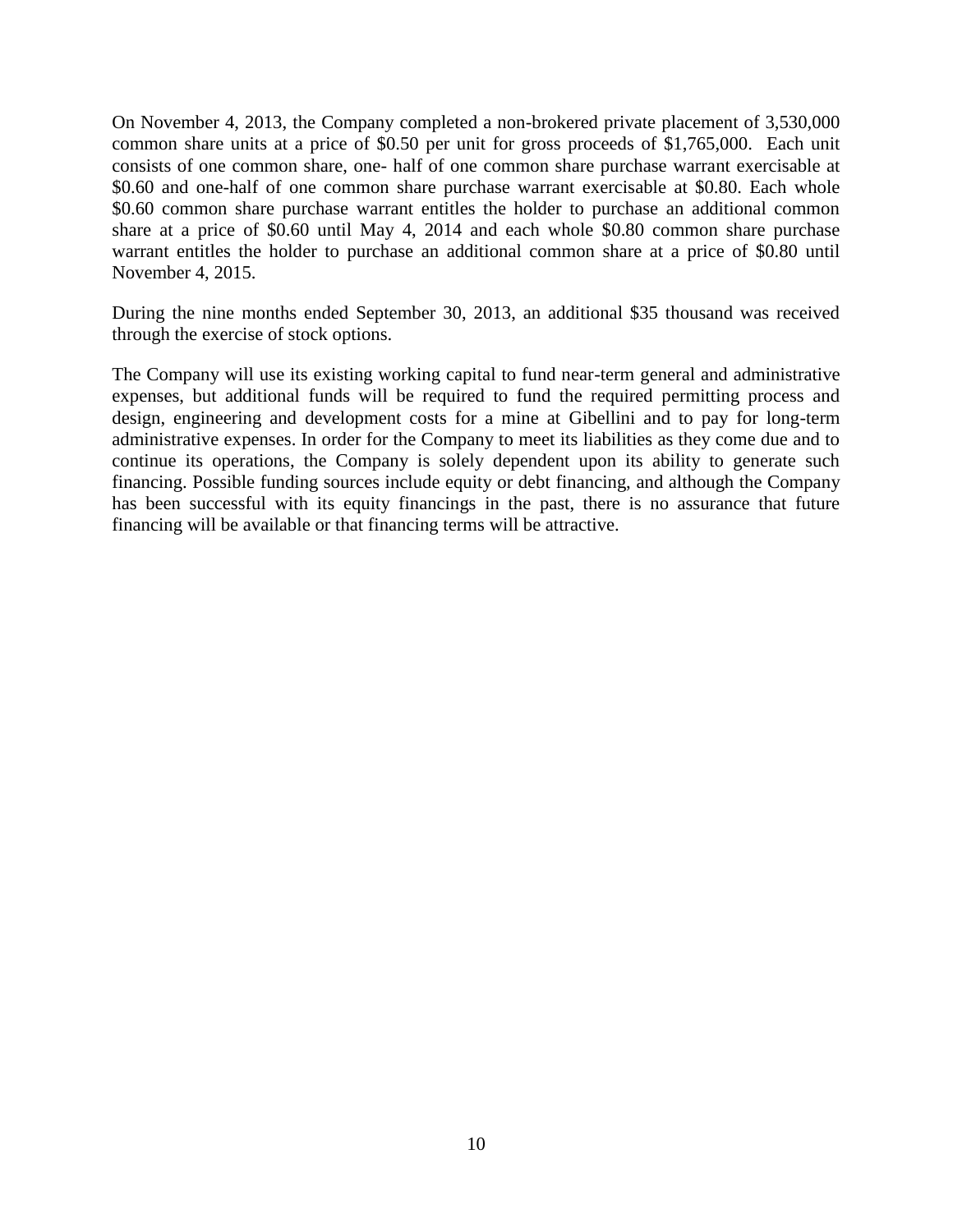#### **Summary of Quarterly Results:**

| For the Three or Four<br><b>Months Ended</b> | <b>Exploration</b><br>and Evaluation <sup>2</sup> | <b>General</b> | <b>Stock-based</b><br>Expenses <sup>3</sup> Compensation <sup>3</sup> | <b>Interest</b><br>Income <sup>4</sup> | <b>Net</b><br>Comprehensive<br>Loss | <b>Basic and</b><br><b>Diluted Loss</b><br><b>Per Share</b> |
|----------------------------------------------|---------------------------------------------------|----------------|-----------------------------------------------------------------------|----------------------------------------|-------------------------------------|-------------------------------------------------------------|
|                                              |                                                   |                |                                                                       |                                        |                                     |                                                             |
| September 30, 2013                           | 772,633                                           | 549,134        | 29.690                                                                | (199)                                  | 1,332,815                           | 0.04                                                        |
| June 30, 2013                                | 952,926                                           | 551,513        | 3,672                                                                 | (534)                                  | 1,512,081                           | 0.04                                                        |
| March 31, 2013                               | 920,809                                           | 518.163        | 14.095                                                                | (617)                                  | 1,427,545                           | 0.04                                                        |
| December 31, $2012^5$                        | 1.004.061                                         | 512,166        | 17.732                                                                | (1,352)                                | 1,567,430                           | 0.05                                                        |
| September 30, $2012^5$                       | 1.238.299                                         | 539,863        | 41.620                                                                | (1.814)                                | 1,784,533                           | 0.06                                                        |
| June 30, 2012 <sup>5</sup>                   | 989.741                                           | 673,895        | 180,340                                                               | (2,305)                                | 1,818,146                           | 0.07                                                        |
| March 31, 2012 <sup>5</sup>                  | 1,397,016                                         | 578,135        | 95,088                                                                | (4,228)                                | 2,102,019                           | 0.08                                                        |
| December 31, $20111$                         | 752.715                                           | 875,056        | 228,456                                                               | (8,588)                                | 1,660,534                           | 0.06                                                        |

#### **Explanatory Notes:**

- 1. Due to a change in financial year-end from February 28 to December 31, the Company did not issue results for the three months ended November 30, 2011. Instead, the period ended December 31, 2011 is a fourmonth period.
- 2. Exploration and evaluation costs between the three months ended March 31, 2012 and December 31, 2012 were higher than other quarters, primarily owing to environmental permitting and engineering charges incurred to complete the Plan of Operation, and have subsequently decreased as the Company awaits permitting results and seeks financing to develop Gibellini.
- 3. General expenses have been consistent in reported periods with the exception of the period ended December 31, 2011, which is a four-month period and included bonus amounts paid on the completion of a feasibility study, and the period ended June 30, 2012, which included a signing bonus for an employment agreement.

As additional employees were hired and stock options granted, there is a general trend to increasing stockbased compensation expense through the quarter ended June 30, 2012, although as many options became fully vested, stock-based compensation has fallen sharply since the quarter ended June 30, 2012.

- 4. The Company earns interest income from funds on deposit but has no operating revenue. Interest income is dependent upon the amount of funds on deposit and interest rates paid.
- 5. Following the change described under "Voluntary Change in Accounting Policy," herein, amounts reported for exploration and evaluation expense, net loss and loss per share for certain periods have been restated.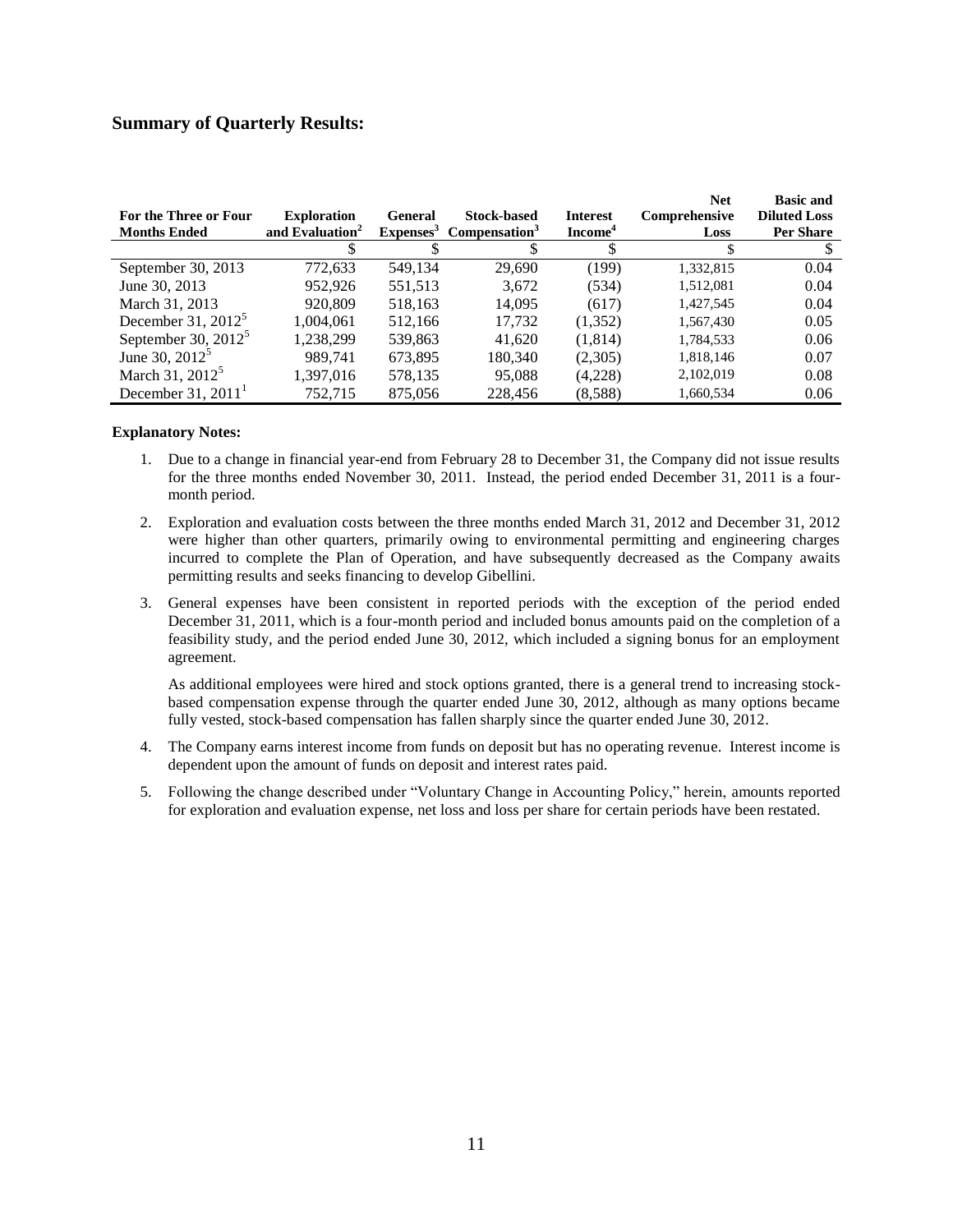## **Transactions with Related Parties**

Office facilities and administrative services for the nine months ended September 30, 2013 includes a \$58,500 (2012 - \$58,500) expense for financial, accounting and corporate services provided by a company jointly controlled by a director of the Company, of which \$7,339 (December 31, 2012 - \$27,605) is included in accounts payable and accrued liabilities.

Consulting expenses for the nine months ended September 30, 2013, includes a \$135,000 expense (2012 - \$135,000) for business development services provided by a company jointly controlled by a director of the Company.

Included in prepaid expenses as at September 30, 2013 is \$10,000 (December 31, 2012 - \$10,000) advanced to the Chief Executive Officer of the Company for corporate expenses to be incurred on the Company's behalf. Included in accounts payable and accrued liabilities is a total of \$22,245 (December 31, 2012 - \$10,186) owing to this officer.

Included in accounts payable and accrued liabilities as at September 30, 2013 is a total of \$32,094 (December 31, 2012 - \$21,453) owing to the Executive VP, Operations; and \$5,125 (December 31, 2012 - \$4,343) owing to the Vice President, Environmental.

These transactions were in the normal course of operations and were measured at the exchange amount, which is the amount of consideration established and agreed to by the related parties.

#### **Financial Instruments and Risk Management**

As at September 30, 2013, the Company's financial instruments are comprised of cash, amounts receivable, reclamation deposits and accounts payable and accrued liabilities. With the exception of cash and restricted cash, all financial instruments held by the Company are measured at amortized cost. The fair values of these financial instruments approximate their carrying value due to their short-term maturities. Fair values of financial instruments are classified in a fair value hierarchy based on the inputs used to determine fair values. The levels of the fair value hierarchy are as follows:

- Level 1 Unadjusted quoted prices in active markets for identical assets or liabilities;
- Level  $2 -$  Inputs other than quoted prices that are observable for the asset or liability either directly (i.e. as prices) or indirectly (i.e. derived from prices); and
- Level 3 Inputs that are not based on observable market data (unobservable inputs).

Financial instruments measured at fair value on the balance sheet are summarized in levels of fair value hierarchy as follows:

|      | <b>Level 1</b> | <b>Level 2</b> | <b>Level 3</b> |
|------|----------------|----------------|----------------|
|      | ۱D             | ٨D             | ٨D             |
| Cash | 3,398,134      | $\blacksquare$ | -              |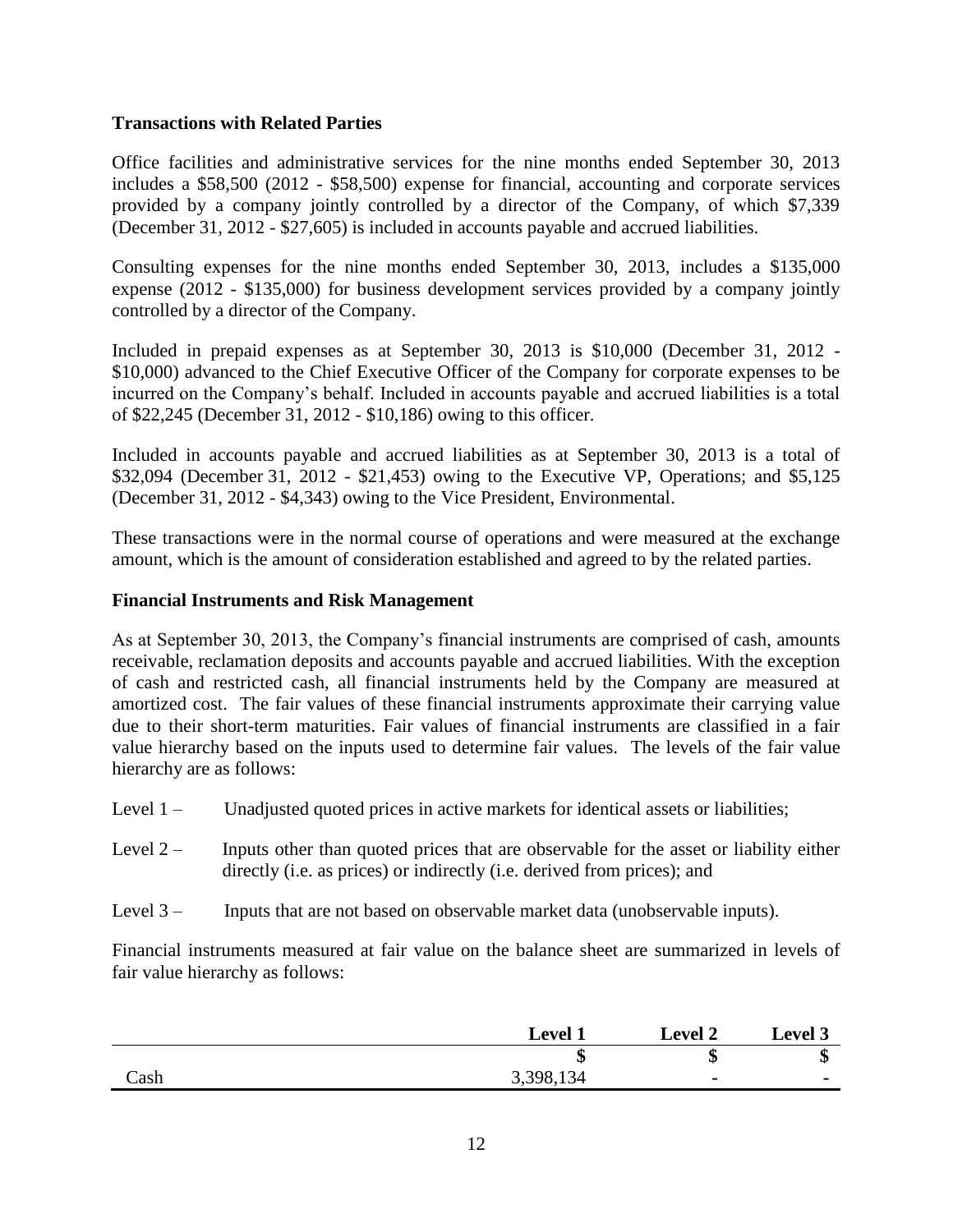The Company's financial instruments are exposed to certain financial risks, including currency risk, credit risk, liquidity risk and interest rate risk.

# *Currency risk*

A portion of the Company's expenses are incurred in United States dollars and financial instrument balances are held in this currency. A significant change in the currency exchange rates between the Canadian dollar relative to the United States dollar could have a negative effect on the Company's results of operations, financial position or cash flows.

The Company has not hedged its exposure to currency fluctuations and, as at September 30, 2013, the Company held \$359,398 (December 31, 2012- \$133,507) in United States dollars. A prolonged \$0.10 increase (decrease) in the value of the Canadian dollar compared with the United States dollar would result in a \$35,940 foreign exchange loss (gain) based on United States dollar holdings as at September 30, 2013.

#### *Credit risk*

Credit risk is the risk of an unexpected loss if a customer or third party to a financial instrument fails to meet its contractual obligations. The Company's credit risk is primarily attributable to its cash. The Company limits exposure to credit risk by maintaining its cash with large financial institutions. The Company does not have cash that is invested in asset backed commercial paper.

# *Liquidity risk*

Liquidity risk is the risk that the Company will not be able to meet its financial obligations as they fall due. The Company requires additional financing to fund its existing financial obligations. Although, the Company has successfully accessed capital markets to fund its operations to date and management believes such sources remain available to the Company in the future, there is no assurance that such financing will be available to the Company on favourable terms.

#### *Interest rate risk*

Interest rate risk is the risk that the fair value or future cash flows of a financial instrument will fluctuate because of changes in market interest rates. As the Company's cash is currently held in short-term interest bearing accounts which pay relatively low rates of interest, the Company considers the interest rate risk to be limited.

# **CAPITAL MANAGEMENT**

The Company manages its capital structure and makes adjustments to it, based on the funds available to the Company, in order to support the acquisition, exploration and development of resource properties. The Board of Directors does not establish quantitative return on capital criteria for management, but rather relies on the expertise of the Company's management to sustain future development of the business.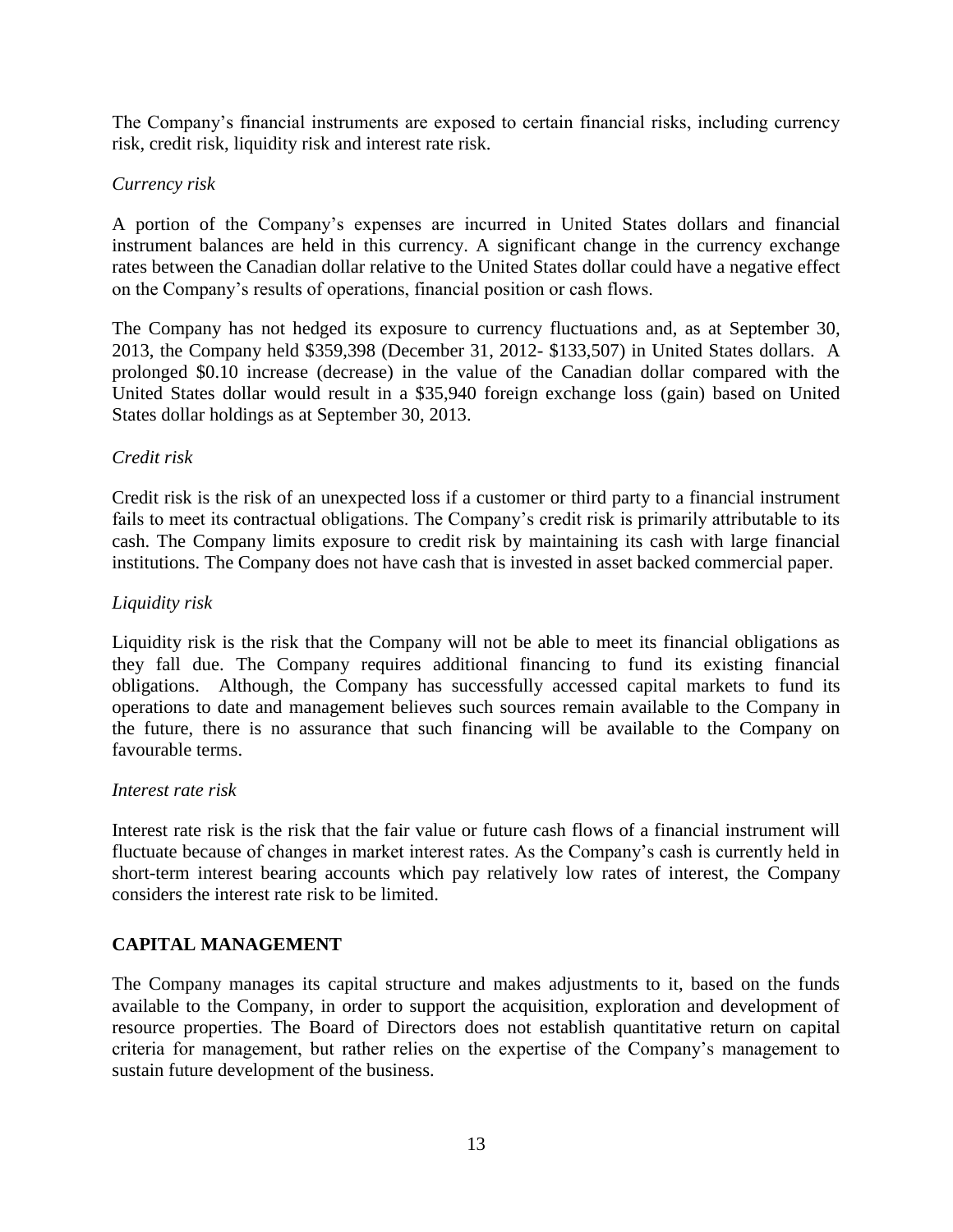The properties in which the Company currently has an interest are in the exploration stage; as such the Company is dependent upon external financings to fund activities. In order to carry out planned exploration and pay for administrative costs, the Company will spend its existing working capital and will attempt to raise additional funds as needed.

Management reviews its capital management approach on an ongoing basis and believes that this approach, given the relative size of the Company, is reasonable.

There were no changes in the Company's approach to capital management during the nine months ended September 30, 2013. The Company is not subject to externally imposed capital requirements.

#### **Off-Balance Sheet Arrangements**

The Company has no off-balance sheet arrangements.

#### **Outstanding Share Data**

The following securities are outstanding at November 21, 2013:

| Common shares issued and outstanding:                          | $46,845,198$ <sup>1</sup> |
|----------------------------------------------------------------|---------------------------|
| Shares is suable on the exercise of outstanding stock options: | $3,849,250^2$             |
| Shares is suable on the exercise of share purchase warrants:   | 15.574.158                |

1 In addition to the current number of issued and outstanding shares, the Company's Board has approved for the issuance of up to an additional 3,585,000 common shares in the form of performance-based compensatory shares or restricted share units, whose release is subject to the achievement of strategic and financial milestones. Of these, 2,600,000 are subject to Exchange approval.

<sup>2</sup> Of stock options outstanding, 687,500 are vested and "in-the-money".

#### **Critical Judgments and Estimates**

The preparation of financial statements in conformity with IFRS requires management to make estimates and assumptions that affect the reported amounts of assets and liabilities at the date of the financial statements and the reported amounts of revenues and expenses during the reporting period. Actual results may differ from those estimates. Estimates are reviewed on an ongoing basis based on historical experience and other factors that are considered to be relevant under the circumstances. Revisions to estimates on the resulting effects of the carrying amounts of the Company's assets and liabilities are accounted for prospectively.

Notwithstanding the accounting policy change discussed under "Voluntary Change to Accounting Policy," herein, the Company's significant accounting policies and estimates are included in Note 3 of its audited financial statements for the year ended December 31, 2012.